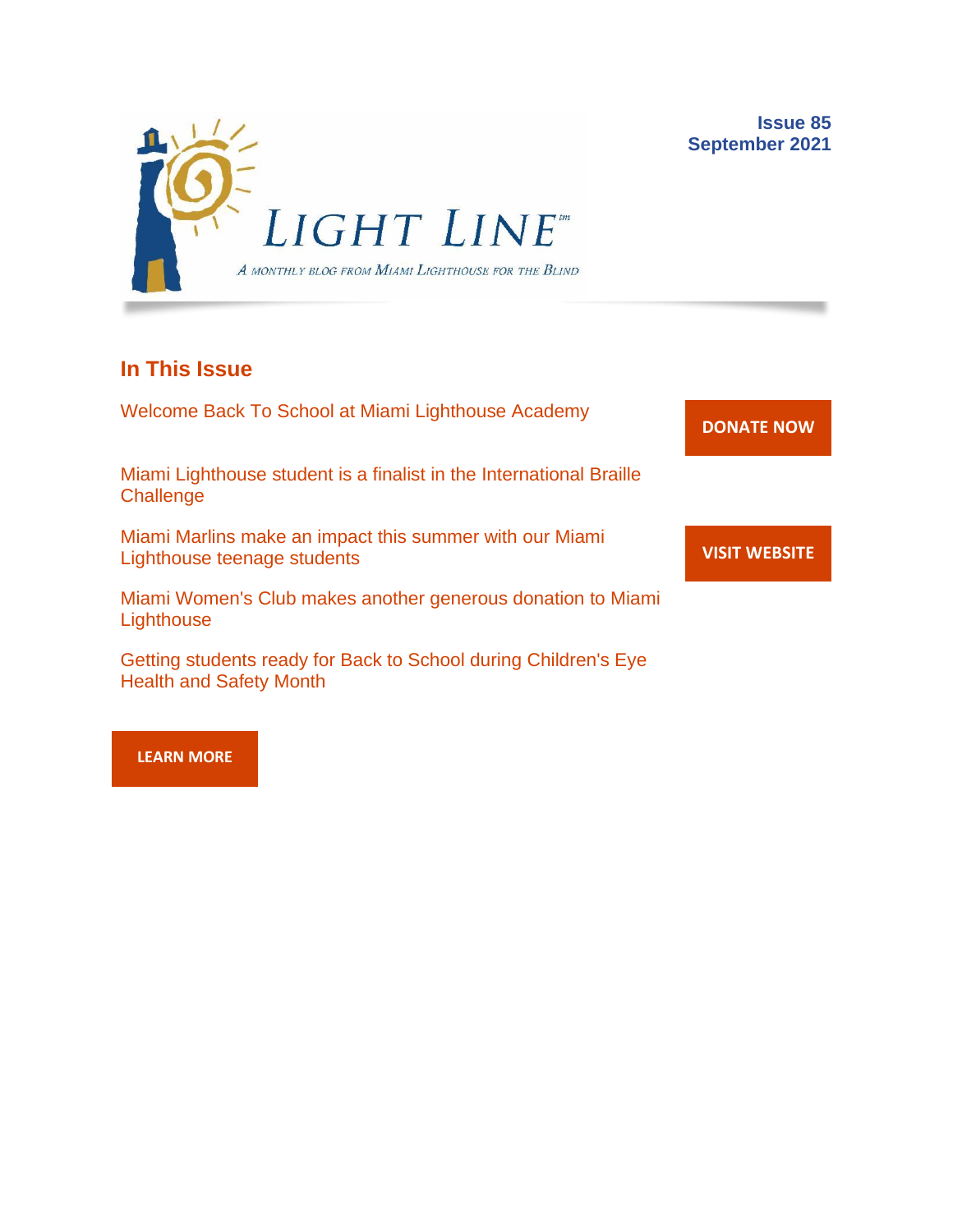#### **Welcome Back to School at Miami Lighthouse Academy**

Our Miami Lighthouse Academy welcomed students back to school on August 23rd. This year is special as we had second graders join our Academy for the very first time. We recently celebrated the Grand Opening of the classroom expansion to our Miami Lighthouse Academy and excitement was in the air.

To sustain our nationally recognized programs for children ages one through eight, an announcement was made at the Ribbon Cutting by a very generous philanthropist that donations up to \$1 Million would be matched to support our Miami Lighthouse Academy Sustainability. Additionally, we have The Family Foundation matching challenge of \$50,000 to hire a full time nurse, fitness, music and art instructor. Your continuing support is crucial to sustain Miami Lighthouse's most venerable mission of educating blind early learners. To have your donation doubled today, [click here.](https://secure.miamilighthouse.org/Donations.asp)



*Arianna on the first day of school*

# **Miami Lighthouse student is a finalist in the International Braille Challenge**

We are so proud to tell you about 9-year old Jeremy "JJ" Matthews, one of our talented students, who was a finalist in an international braille literacy competition. JJ was among 50 finalists from the U.S. and Canada competing in the Braille Challenge, a test of reading and writing skills for blind and visually impaired children. He was one of only 10 finalists in his age group.

JJ was diagnosed with bilateral retinoblastoma, a form of pediatric cancer, when he was 15 months old, eventually rendering him completely blind. At age 3, he began learning the fundamentals of braille. Today he is amazingly adept on his braille tablet, especially during the pandemic when he was able to do his assignments on Microsoft Word in braille and then email them to his teachers who received them in regular print. To read more, [click here.](https://www.wlrn.org/news/2021-07-26/this-miami-9-year-old-excels-behind-his-braille-keyboard)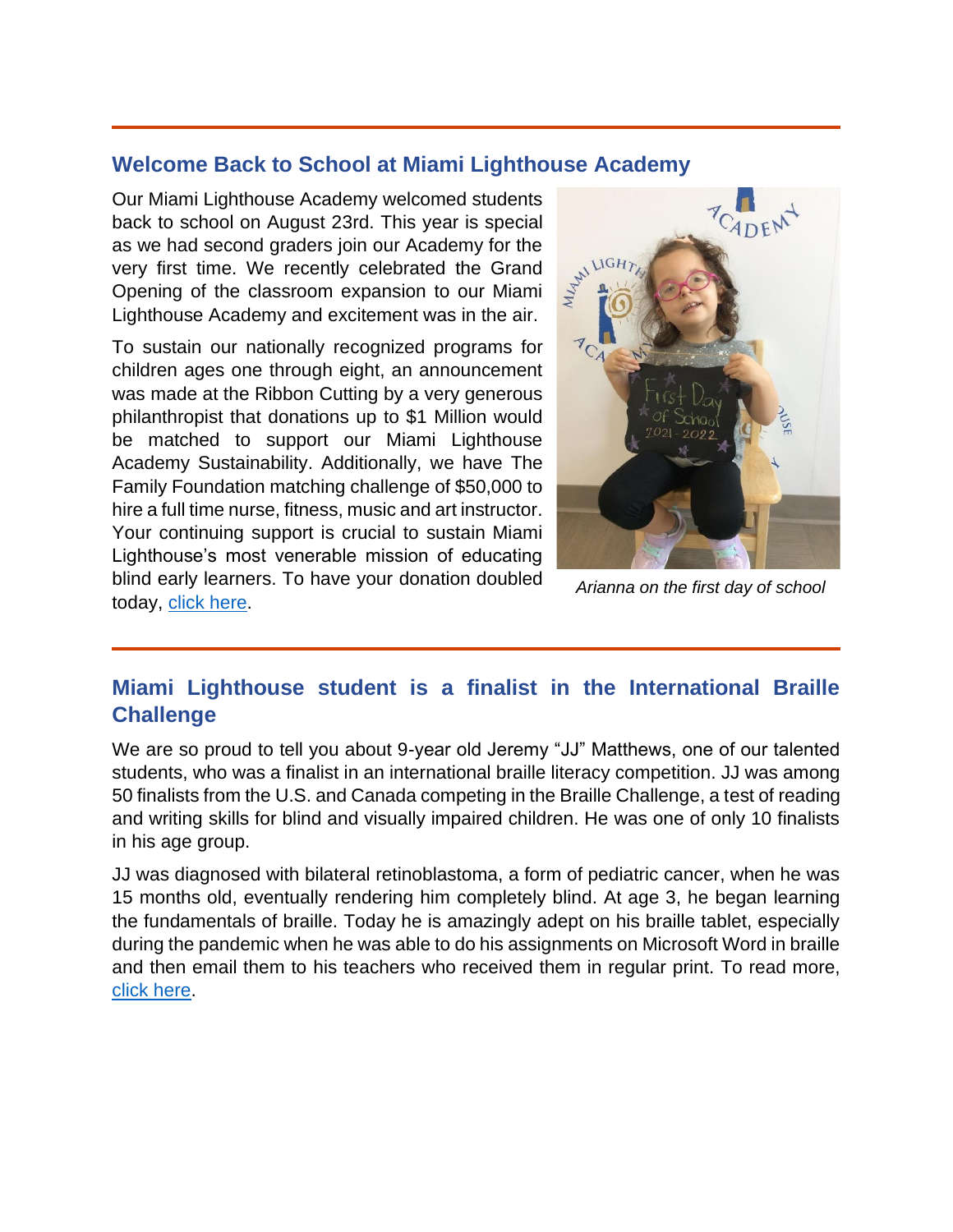

*Jeremy "JJ" Matthews a finalist in the international braille literacy competition*

# **Miami Marlins make an impact this summer with our Miami Lighthouse teenage students**

This summer, Miami Lighthouse music student Kaden, performed the "Star Spangled Banner" on his trumpet, at a recent Miami Marlins baseball game with our Director of Music Programs, Zachary Brown. Kaden participates in both our Transition and Music Programs. After initially learning to play the piano, he began playing the trumpet about five years ago. He is prolific at reading Braille music, which is the only way a blind musician can read music directly. Click below to watch his performance.



*Video of Kaden and Zachary performing at the Miami Marlins game*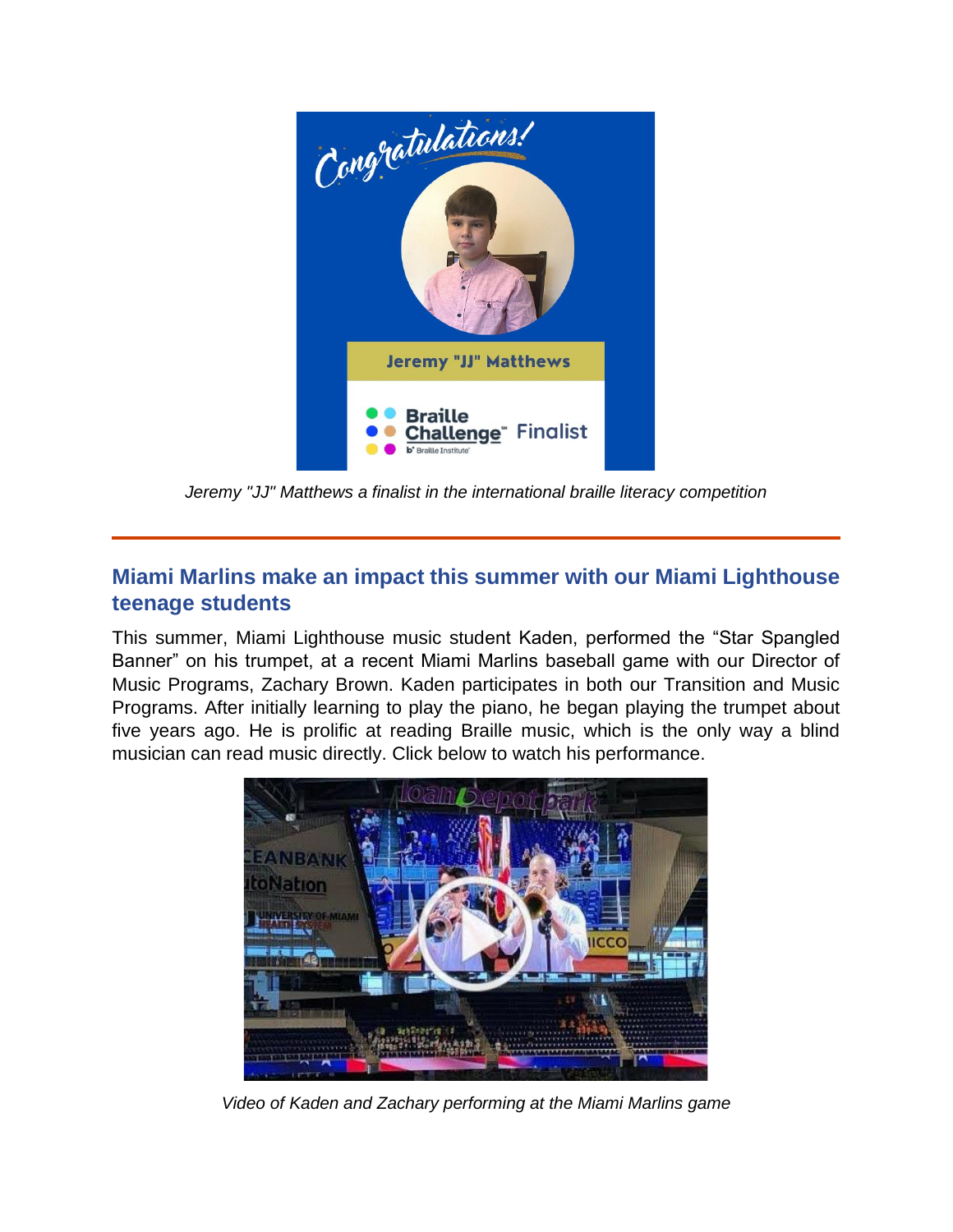As part of the Miami Marlins Impact Week presented by UKG our teenage students visited loanDepot Park for a Beep Ball game on the field and special Touch Tour which allowed them to feel, smell and hear different aspects of a baseball game. To read more, click [here.](https://www.mlb.com/press-release/press-release-miami-marlins-miami-marlins-foundation-continue-impact-week)



*Our teenage summer camp students attend the tour and game with Billy the Marlin*

## **Miami Women's Club makes another generous donation to Miami Lighthouse**

Our warmest thanks goes out to the Miami Women's Club once again for making a very generous monetary donation to Miami Lighthouse. This gift will go a long way towards enabling our seniors to continue engaging their creative abilities. The donation will be used to purchase much needed art supplies, such as, large and medium size canvases, macramé cords, beads and gem stones, colorful markers, paint and paint brushes. We look forward to posting examples of our seniors' remarkable artistic work in the near future.



*The Miami Women's Club presents check to support seniors who are blind*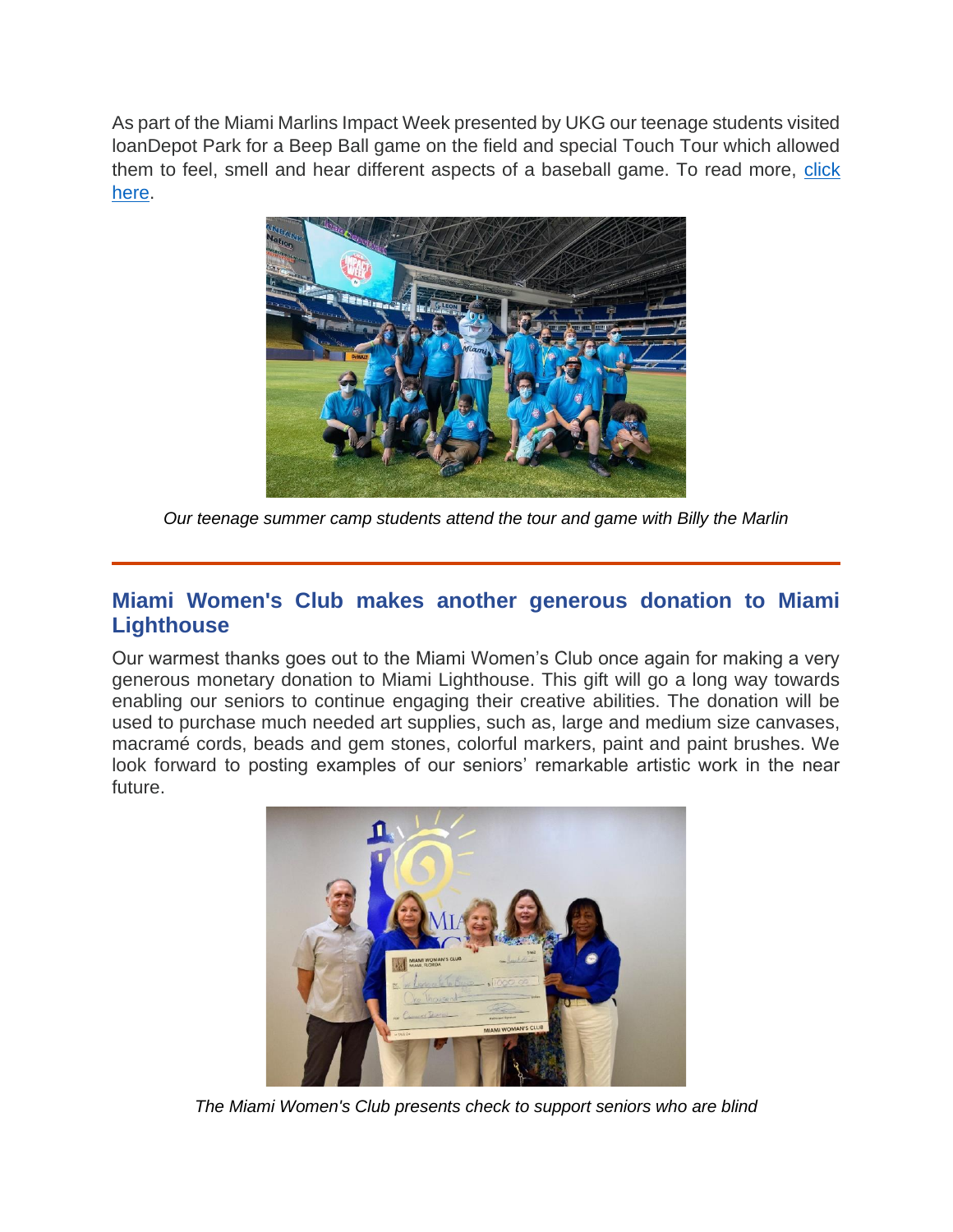#### **Getting students ready for Back to School during Children's Eye Health and Safety Month**

August is Children's Eye Health and Safety Month. Miami Kids Magazine and our Florida Heiken Children's Vision Program recently provided free eye exams and glasses for financially disadvantaged students as part of Back to School celebrations. Over 50 schoolchildren received a comprehensive eye exam with dilation. By receiving prescribed glasses these students in need are getting the best chance at academic success this school year. We thank Miami Kids Magazine for their marketing efforts and for helping students get back to school and ready to learn.



*Student chooses her favorite frame from our Florida Heiken Children's Vision Program*